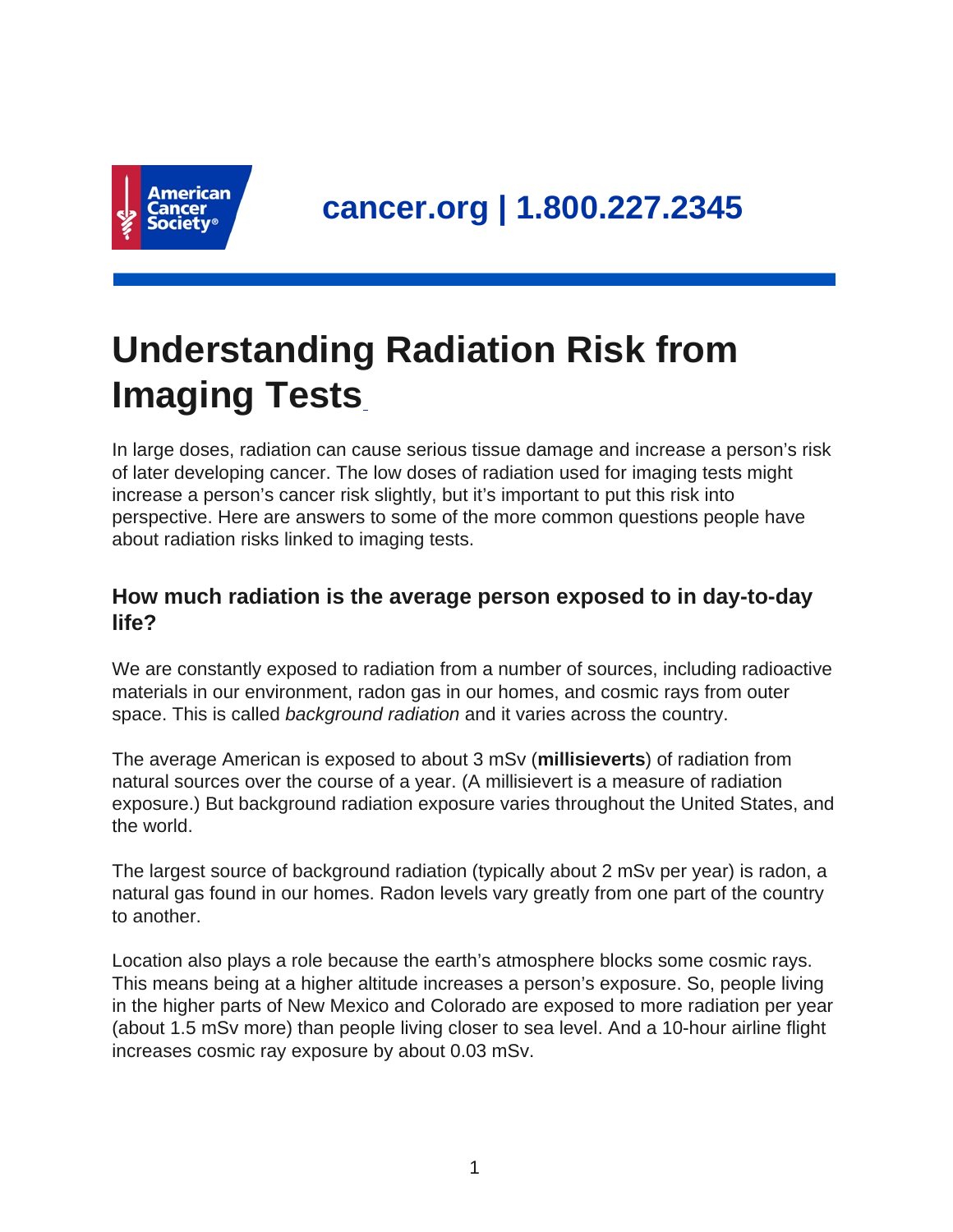### **How much does an imaging test expose a person to radiation?**

The amount of radiation exposure from an imaging test depends on the imaging test used and what part of the body is being tested. For instance:

- A single chest  $x$ -ray<sup>1</sup> exposes the patient to about 0.1 mSv. This is about the same amount of radiation people are exposed to naturally over the course of about 10 days.
- A [mammogram](https://www.cancer.org/cancer/breast-cancer/screening-tests-and-early-detection/mammograms/mammogram-basics.html)<sup>2</sup> exposes a woman to 0.4 mSv, or about the amount a person would expect to get from natural background exposure over 7 weeks.

Some other imaging tests have higher exposures, for example:

- A lower GI series using x-rays of the large intestine exposes a person to about 8 mSv, or about the amount expected over about 3 years.
- A  $CT$  scan<sup>3</sup> of the abdomen (belly) and pelvis exposes a person to about 10 mSv.
- A **[PET/CT](https://www.cancer.org/treatment/understanding-your-diagnosis/tests/nuclear-medicine-scans-for-cancer.html)<sup>4</sup>** exposes you to about 25 mSv of radiation. This is equal to about 8 years of average background radiation exposure.

Keep in mind that these are estimates for an average-sized adult. Studies have found that the amount of radiation you get can vary a great deal.

## **What can I do if I'm worried about radiation from imaging tests?**

If you have concerns about the radiation you may get from a CT scan, PET scan, or any other imaging test that uses radiation, talk to your health care provider. Ask whether the test is needed and if it's the best one to use in your case. You may also want to know what you and your health care provider can expect to learn from it.

The best advice at this time is to get only the imaging tests that are needed and try to limit your exposure to all forms of radiation. If you do need to have a test that will expose you to some radiation, ask if there are ways to shield the parts of your body that aren't being imaged. For example, a lead apron can be used to protect parts of your chest or abdomen from getting radiation, and a lead collar (known as a thyroid shield or thyroid collar) can be used to protect your thyroid gland.

You may also want to keep a medical imaging record to track your own history of imaging tests and share it with your health care providers. This may help prevent repeat tests from being ordered. English and Spanish examples of imaging records for adults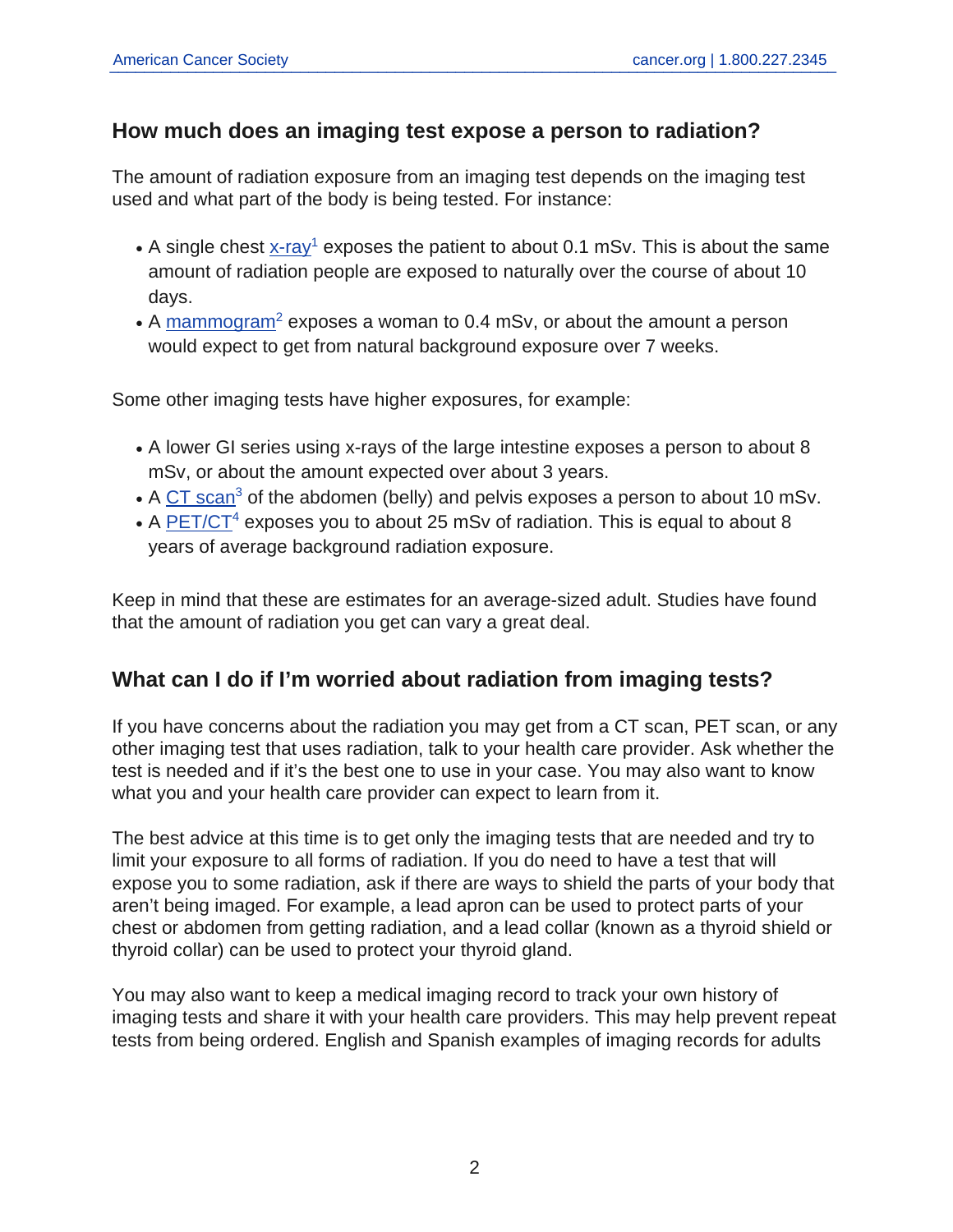can be found online at [www.imagewisely.org](http://www.imagewisely.org/)<sup>5</sup>.

Remember that MRI and ultrasound exams do not expose you to radiation.

### **What about radiation from imaging tests and children?**

Children are more sensitive to radiation than adults. Because of this, health care providers are careful to reduce radiation exposure to pediatric patients for imaging tests that use radiation. Still, parents can and should ask questions before any imaging tests are done.

Here are some questions to ask:

- Why does my child need an imaging test?
- What type of imaging test do you think my child needs?
- Does it use radiation?
- Are there other options that don't use radiation?
- Can the amount of radiation used be adjusted for my child's size?

Again, the benefits of the test should outweigh the risks of radiation exposure.

You may also want to keep a medical imaging record to track your child's history of imaging tests and share it with their health care providers. An English version for children can be found online at [www.imagegently.org](http://www.imagegently.org/)<sup>6</sup>.

#### **How much does the extra radiation increase a person's cancer risk?**

Radiation exposure depends on the type of test done, the area of the body exposed, the person's body size, age, and gender, and other factors.

Radiation experts believe that if imaging tests do increase the risk of cancer, the increase in risk is likely to be very small. Still, it's hard to know just how much radiation exposure from imaging tests might increase a person's cancer risk. Most studies on radiation and cancer risk have looked at people exposed to very high doses of radiation, such as uranium miners and atomic bomb survivors. The risk from low-level radiation exposure is not easy to calculate from these studies. We do know that children are more sensitive to radiation and should be protected from it as much as possible.

Because radiation exposure from all sources can add up over a lifetime, and radiation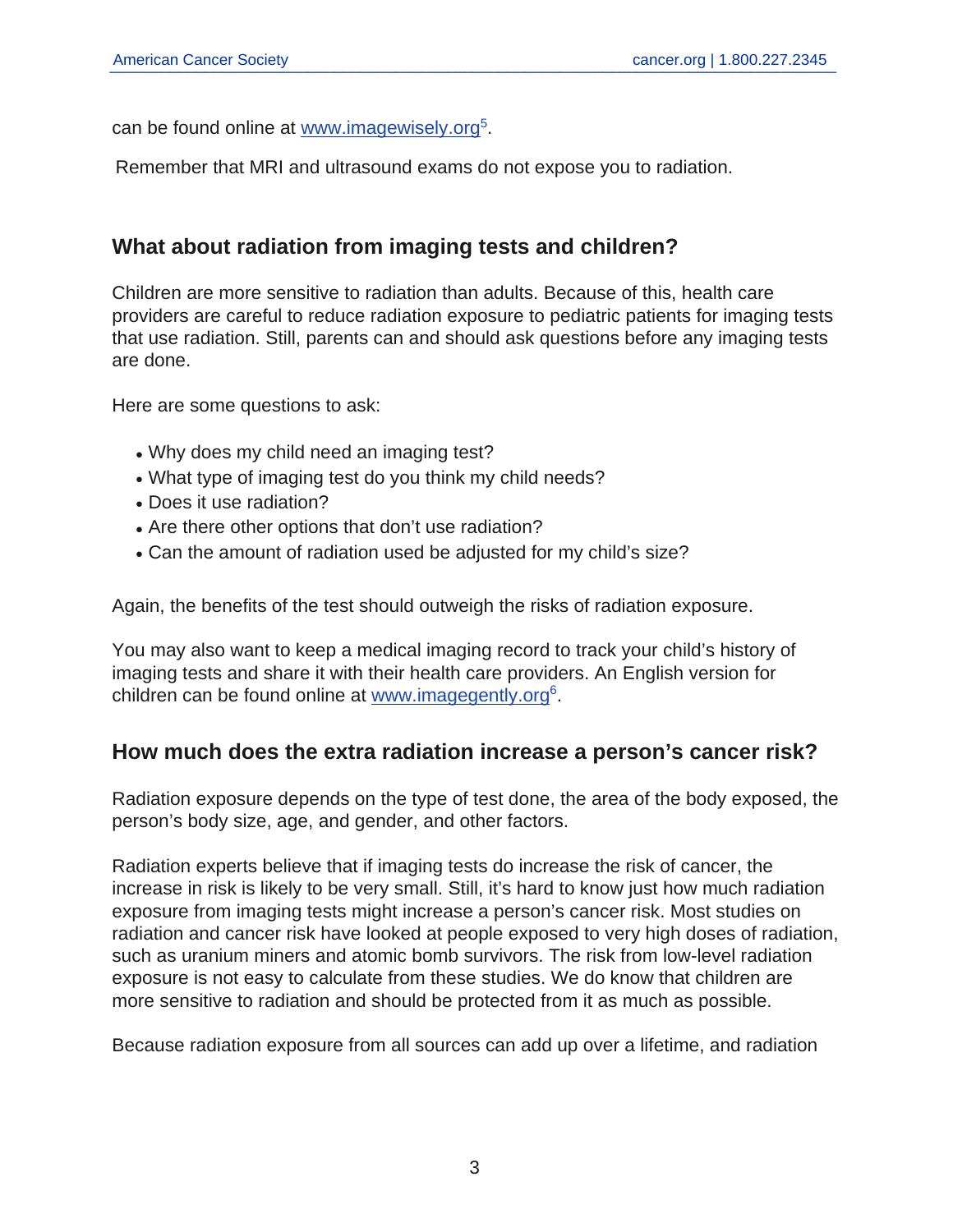can, indeed, increase cancer risk, imaging tests that use radiation should only be done for a good reason. In many cases, other imaging tests such as ultrasound or MRI may be used. But if there's a reason to believe that an x-ray, CT scan, or nuclear medicine scan (such as a PET scan) is the best way to look for cancer or other diseases, the person will most likely be helped more than the small dose of radiation can hurt.

# **Hyperlinks**

- 1. [www.cancer.org/treatment/understanding-your-diagnosis/tests/x-rays-and-other](https://www.cancer.org/treatment/understanding-your-diagnosis/tests/x-rays-and-other-radiographic-tests.html)[radiographic-tests.html](https://www.cancer.org/treatment/understanding-your-diagnosis/tests/x-rays-and-other-radiographic-tests.html)
- 2. [www.cancer.org/cancer/breast-cancer/screening-tests-and-early](https://www.cancer.org/cancer/breast-cancer/screening-tests-and-early-detection/mammograms/mammogram-basics.html)[detection/mammograms/mammogram-basics.html](https://www.cancer.org/cancer/breast-cancer/screening-tests-and-early-detection/mammograms/mammogram-basics.html)
- 3. [www.cancer.org/treatment/understanding-your-diagnosis/tests/ct-scan-for](https://www.cancer.org/treatment/understanding-your-diagnosis/tests/ct-scan-for-cancer.html)[cancer.html](https://www.cancer.org/treatment/understanding-your-diagnosis/tests/ct-scan-for-cancer.html)
- 4. [www.cancer.org/treatment/understanding-your-diagnosis/tests/nuclear-medicine](https://www.cancer.org/treatment/understanding-your-diagnosis/tests/nuclear-medicine-scans-for-cancer.html)[scans-for-cancer.html](https://www.cancer.org/treatment/understanding-your-diagnosis/tests/nuclear-medicine-scans-for-cancer.html)
- 5. <http://www.imagewisely.org/>
- 6. <http://www.imagegently.org/>

#### **References**

American College of Radiology/Radiological Society of North America. Children and Radiation Safety. March 30, 2012. Accessed at www.radiologyinfo.org/en/info.cfm?pg=safety-rad-children on November 17, 2015.

American College of Radiology/Radiological Society of North America. Computed Tomography Dose (CT Dose). June 24, 2015. Accessed at www.radiologyinfo.org/en/info.cfm?pg=safety-xray#safety-benefits-risks on November 17, 2015.

American College of Radiology/Radiological Society of North America. How much dose do I get from different imaging procedures? August 19, 2011. Accessed at www.radiologyinfo.org/en/info.cfm?pg=safety-hiw\_07 on November 17, 2015.

American College of Radiology/Radiological Society of North America. How much radiation is too much? August 19, 2011. Accessed at www.radiologyinfo.org/en/info.cfm?pg=safety-hiw\_01 on November 17, 2015.